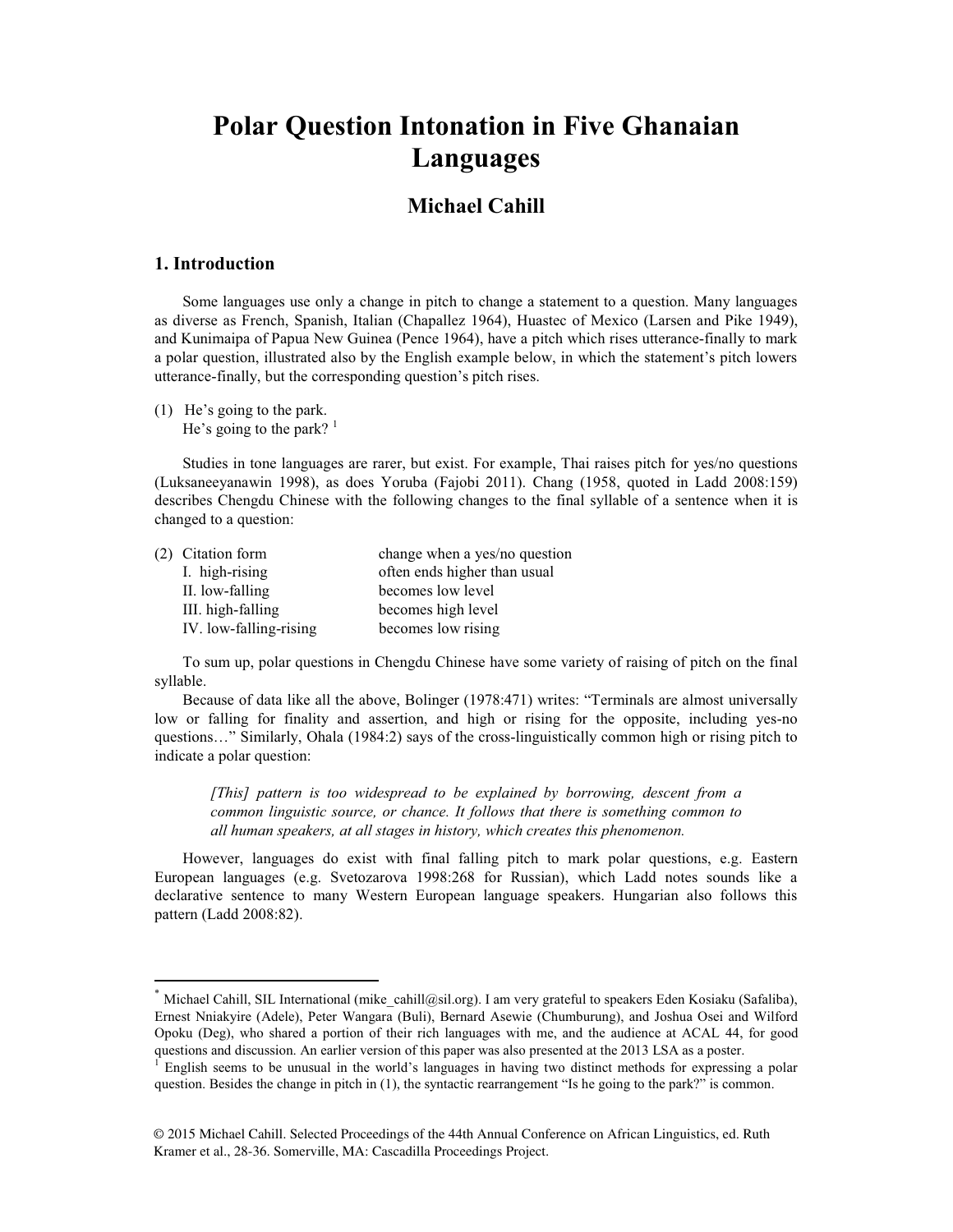#### *1.1. "Lax question prosody"*

In contrast to other languages of the world, Rialland (2007, 2009) (see also Clements & Rialland 2008) noted that African languages commonly have *falling* final pitch in polar questions: 36 out of 78 languages act this way in Rialland (2007), and 66 of 119 in Rialland (2009). Thus she proposed a "lax question prosody," which includes not only pitch, but a cluster of other properties. Some "lax" African languages display all of these; others display a subset.

- (3) "Lax question prosody" characteristics (Rialland 2009)
	- a. falling pitch, specifically a Low or  $L\%$  (sometimes M)
	- b. final vowel lengthening (not phonetically "lax," but perhaps an enhancement feature)
	- c. sentence-final low vowel (generally /a/)
	- d. breathy termination

This contrasts with languages which have what she terms "high prosody" characteristics:

- (4) This contrasts with "high prosody" characteristics (Rialland 2007)
	- a. register expansion
	- b. raising of last H, cancelling of final lowering
	- c. final H tone or rising intonation  $(H%)$
	- d. etc.
- *1.2. Kɔnni (Cahill 2012)*

In Kɔnni [kma] of northern Ghana, polar questions lengthen the final vowel (or nasal), and have *some* variety of a falling final pitch. This can be transcribed with phonemic tones, as in the following, which adds a Low tone to the final lengthened vowel:

| (5) | a. ù sié gilinsièlé  | 's/he is dancing the gilinsiele dance'  |
|-----|----------------------|-----------------------------------------|
|     | b. ù sié gilinsièlée | 'is s/he dancing the gilinsiele dance?' |

However, not all patterns are that simple, as seen in the data and corresponding pitch traces below, in which a downstepped High (with LH autosegments) is added to the statement to form a question.

(6) a.  $\dot{\text{o}}$  ymiá gúúm<sup>!</sup>bú 's/he is rolling rope' b.  $\dot{\sigma}$  nmia gúúm<sup>!</sup>bú<sup>!</sup>ú 'is s/he is rolling rope?'



Also, in a sentence ending with L, the pitch is *raised* before falling (HLH autosegments added):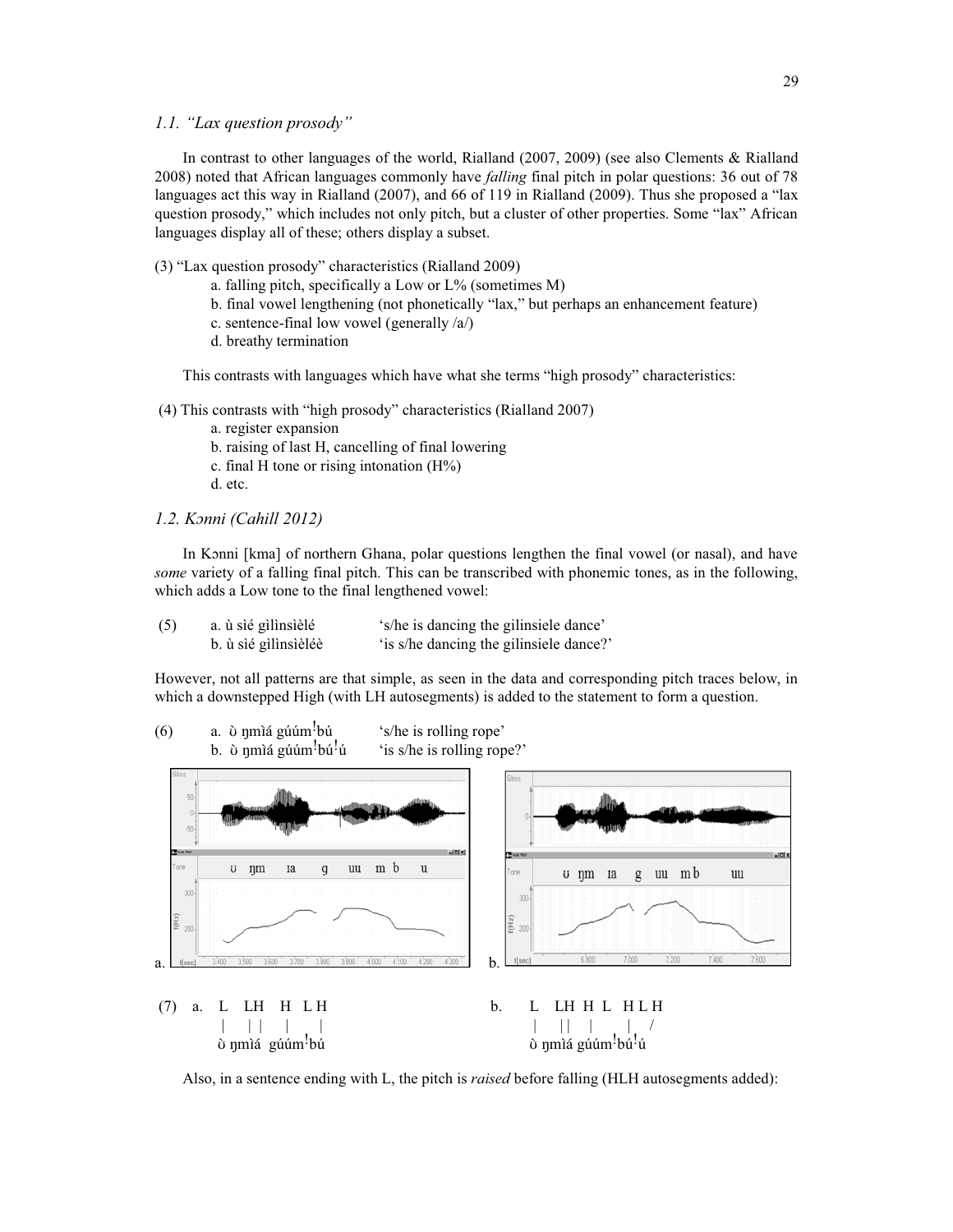| (8) | a. ò dàwá níígè                              | 's/he has bought a cow'  |  |
|-----|----------------------------------------------|--------------------------|--|
|     | b. ò dàwá níi <sup>!</sup> gé <sup>!</sup> é | 'has s/he bought a cow?' |  |

The entire pitch in a polar question is also higher than the corresponding statement.

To sum up, both patterns above (and another not included here) have in common *some sort* of falling pitch in the final syllable, whether the original statement ends in H or L. There is some connection with Rialland's criteria, but not fully. The Konni pattern with a final  $H<sup>1</sup>H$  is indeed falling pitch, but does not exactly match Rialland's falling pattern, since it does not end in Low tone. Kɔnni also matches Rialland's final vowel lengthening criterion, but lacks the other criteria in her list.

#### **2. Five more from Ghana**

In this main section, I examine the Gur languages Buli, Deg, and Safaliba, and the Kwa languages Adele and Chumburung. Data were collected from various staff of the Ghana Institute of Linguistics, Literacy, and Bible Translation (GILLBT) in Accra and Tamale, Ghana, during April 2012. All speakers were bilingual in their mother tongue and English. Data was from one male speaker per language, except two speakers for Deg.

The goal was to elicit declarative sentences and their corresponding yes/no questions, with statements having varied tones on the noun which occurred sentence-finally. A first step was therefore to devise a list of nouns which had varied tones, since an expected locus of variation was the final word of the sentence, and the design was that this word should be an object. (All the languages in this study are SVO.) The carrier sentences for the noun X were most commonly "Did s/he see X? S/he saw X." For Deg, Chumburung, and Safaliba, 12 polar questions and their positive answers were recorded; for Adele, it was 16 and for Buli, it was 25. Each utterance was repeated three times. For Deg, both speakers repeated all utterances. Data was recorded at a sampling frequency of 41.1 KHz on a Zoom H2n digital recorder using its built-in microphone, and transferred to laptop for analysis. Transcription was aided by repeated listening and examination of pitch traces through SIL's Speech Analyzer program, from which all graphs in this paper are taken.<sup>2</sup>

As a preview of findings below, all five languages have some sort of falling pitch, as well as a long final vowel. This final vowel takes two forms: three of the five (Buli, Deg, Chumburung) add a sentence-final /-áà/, but Safaliba and Adele merely lengthen the final vowel or nasal. Chumburung usually has final [h] ("breathy termination") in polar questions, and Deg has it sporadically.

It is relevant to note that while polar questions have a pitch change, content questions in these languages do not change the tone of the sentence.

| $(9)$ Adele: | á <sup>!</sup> nín wólè | What is this?     |
|--------------|-------------------------|-------------------|
|              | fó <sup>!</sup> tú wólè | This is a camera. |

#### *2.1. Falling pitch*

Rialland notes the autosegments L or L% as the most common manifestation of lowered final pitch, but also the occasional Mid. In contrast, falling pitch in the five languages examined here is only *sometimes* created by a L. (Mid tone occurs only in Buli.) The analysis of the lowering is language-specific, and variability can occur even within a single language.

In the data below (representative of the larger set), the listed autosegments refer to the final tones of the nouns in a statement, e.g. H-L in (10a) refers to the High-Low tones in *fótù*.

Adele [ade] always lowers the final pitch, whatever the final underlying tone of the final noun in declarative sentence form. The extra-low in (10a) may or may not be analyzable in strict autosegmental notation.

 <sup>2</sup> Available as free download at http://www.sil.org/resources/software\_fonts/speech-analyzer.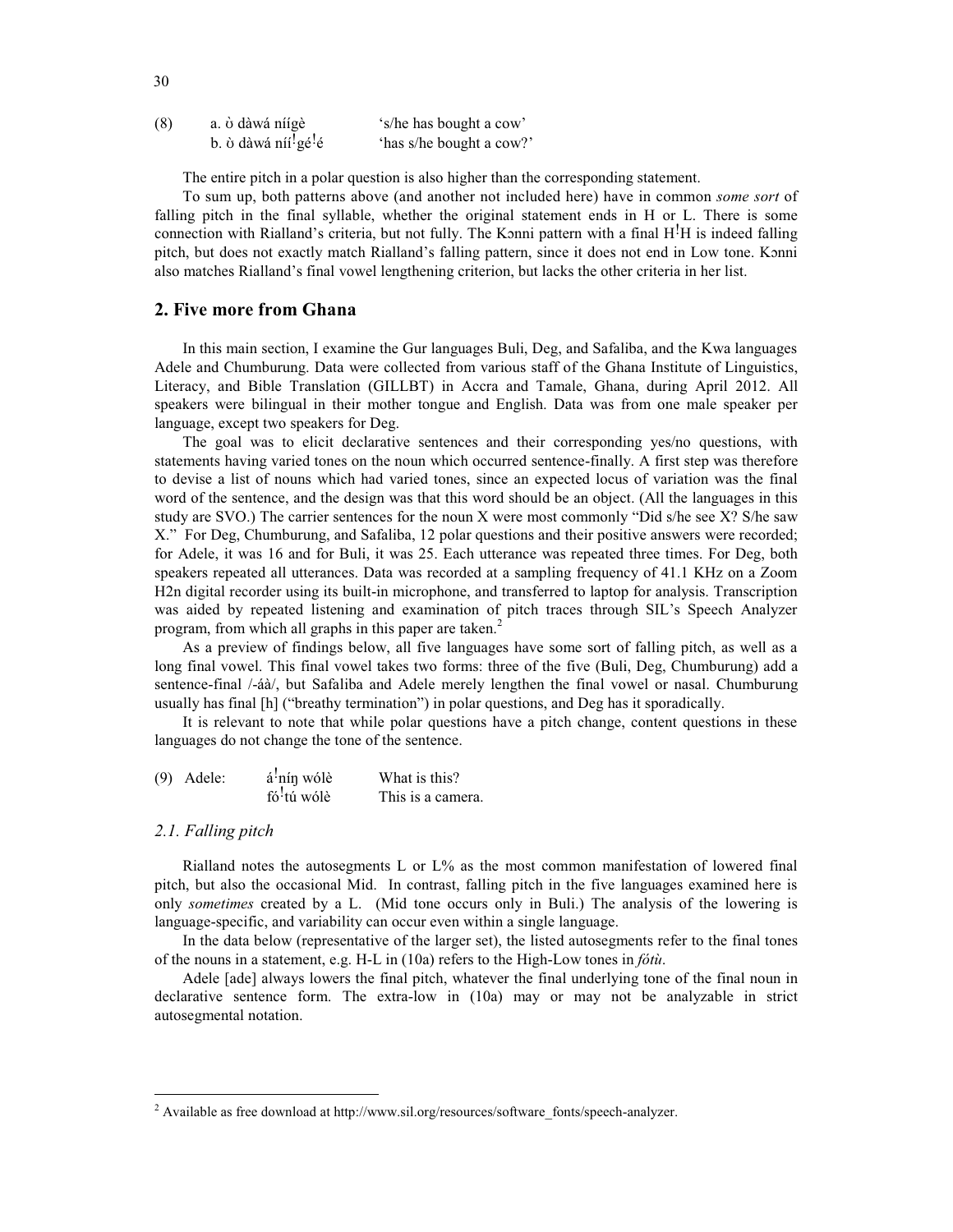(10) Adele: final lowered pitch for polar questions.

| a. H-L è dé fótù                                                         | è dé fótùù     | S/he is holding camera/photo.<br>Is s/he holding camera/photo? |
|--------------------------------------------------------------------------|----------------|----------------------------------------------------------------|
| b. L-H $\grave{\epsilon}$ kòrò $\grave{\epsilon}$ kpè $\acute{\epsilon}$ | εέ kòrò εκρεεε | S/he ate dog.<br>Did s/he eat dog?                             |

Safaliba [saf], like Kɔnni above, is quite variable in the specifics of how it manifests a polar question, but there is always a lowering of the final syllable (see also Schaefer 2009:93-94).

| (11) | Safaliba |                                                                                     |                                                                  |  |  |  |
|------|----------|-------------------------------------------------------------------------------------|------------------------------------------------------------------|--|--|--|
|      |          | a. H-L $\phi$ bé $\frac{!}{!}$ dínóri                                               | S/he is at (the) door.                                           |  |  |  |
|      |          | ò bé 'dínó'ríí                                                                      | Is s/he at (the) door?                                           |  |  |  |
|      |          | b. H-H ò wòrí ò bóríbó<br>ò wòrí ò bóríbó <sup>!</sup> ó                            | S/he likes her/his planting.<br>Does s/he like her/his planting? |  |  |  |
|      |          | c. L-H ò wèrí <sup>1</sup> náán zàká<br>ò wèrí <sup>!</sup> náán <sup>!</sup> zákáá | S/he's going to house.<br>Is s/he going to house?                |  |  |  |

Buli [bwu], like the next two languages, does not lengthen the original final vowel, but adds another morpheme /-áà/, which has falling tone over the last syllable. If the final noun ends with a vowel, as in (c), the original tone remains, but the noun stem's final vowel is deleted, with appropriate re-association of tones (e.g. the noun's Low floats, creating downstep).

| (12) | Buli<br>a. HH | wà nyáká <sup>!</sup> táná<br>wà nyáká <sup>!</sup> tánáà | S/he saw stones.<br>Did s/he see stones?         |
|------|---------------|-----------------------------------------------------------|--------------------------------------------------|
|      | b. LL         | wà nyáká nààrùn<br>wà nyáká nààrùnwáà                     | S/he saw boat.<br>Did s/he see boat?             |
|      | c. HL         | wà nyáká kpíínà,<br>wà nyáká kpíí <sup>!</sup> náà        | S/he saw guineafowl.<br>Did s/he see guineafowl? |

Deg [mzw], like Buli, adds /-áà/ to the final noun, and any normal tone rules then apply. If the final noun ends in a vowel, a glide [y or w] is inserted, as in (13b).

| (13) | Deg | a. $\overline{H}^1H$ ò ná <sup>1</sup> nyú <sup>1</sup> hól<br>ò ná <sup>1</sup> nyú <sup>1</sup> hóláà | S/he saw louse.<br>Did s/he see louse? |
|------|-----|---------------------------------------------------------------------------------------------------------|----------------------------------------|
|      |     | b. LH $\dot{o}$ ná 'wíí<br>ò ná <sup>!</sup> wííyáà                                                     | $S$ /he saw sun.<br>Did s/he see sun?  |
|      |     | c. HL ò ná kálàn<br>ò ná ká <sup>!</sup> lánáà                                                          | S/he saw mat.<br>Did s/he see mat?     |

Chumburung [ncu] often has a slightly different suffix than Buli and Deg, adding the falling-toned /-áàh/ to form a polar question. The final aspiration is sometimes definite and clear and sometimes barely detectable. As with Buli, if the final noun ends with a vowel, that vowel is deleted and normal tonal processes come into play. There are other data for which a complete picture is as yet unavailable. There is no tonal difference between first and second person subject pronouns.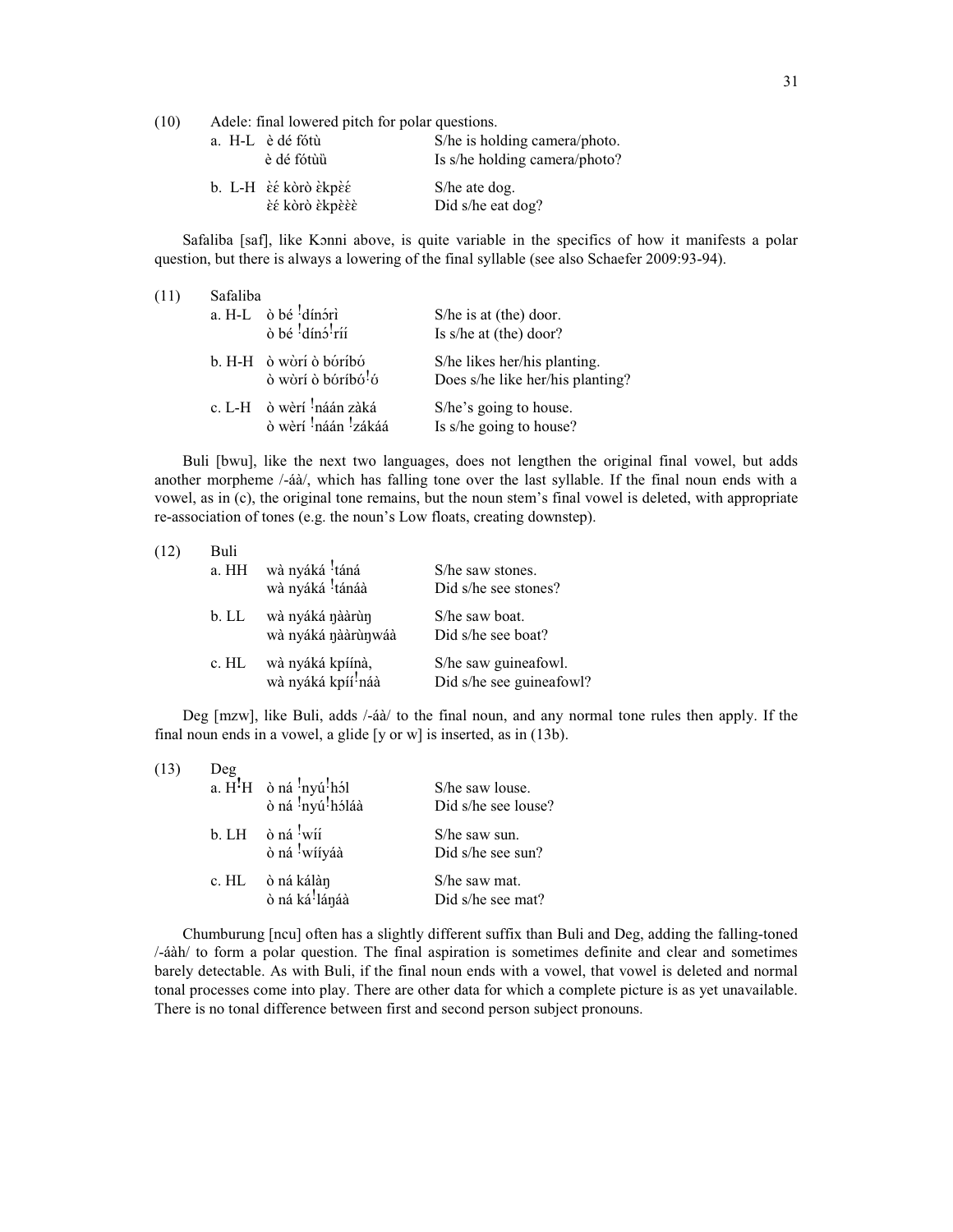| (14) | Chumburung |                            |                    |  |  |
|------|------------|----------------------------|--------------------|--|--|
|      |            | a. HH mǎnú kípárí          | I see pool.        |  |  |
|      |            | fănú <sup>!</sup> kípáráàh | Do you see pool?   |  |  |
|      | b. LH      | mănú kòtí                  | I see monkey.      |  |  |
|      |            | fănú kwàtáàh               | Do you see monkey? |  |  |
|      | c. L       | mănú kèrì                  | I see lizard.      |  |  |
|      |            | fănú kéráàh                | Do you see lizard? |  |  |

Most of the languages in this paper appear to be analyzable with autosegments, as Kɔnni was, with the possible exception of Adele.

#### *2.2. Final vowel lengthening*

The languages which add /-aa/ to make a polar question obviously end in a long vowel. Vowel duration of the others, Adele and Safaliba, can be measured (here using Speech Analyzer), placing the cursors at vowel boundaries, and reading the duration off the graph itself, as marked in  $(15)$ .





To get a quantitative measure of how much a vowel lengthens in a polar question, the final vowel duration was measured for both the statement and the question, and divided to obtain the ratio of Question/Statement. A complicating factor is that both Adele and Safaliba have a contrast between underlying short and long vowels, e.g. see the Adele examples in (10). Consequently, there is a difference in the ratios of Question/Statement depending on a short vs. a long underlying vowel.

For Adele, an underlying short vowel becomes 2.6 times longer in a polar question. An underlying long vowel becomes only 1.6 times longer.

For Safaliba, an underlying short vowel becomes 2.1 times and an underlying long vowel becomes 1.4 times longer.

The question may arise whether these different ratios converge on a single target duration, that is, whether for Adele the 2.6x for short vowels and 1.6x for long vowels are approximately the same. The answer is no. For Safaliba nouns ending with /a/, the question duration averaged 265 msec, while for nouns ending with /aa/, the question duration averaged 420 msec. Vowel length contrast is preserved.

 $(14)$ 

<sup>&</sup>lt;sup>3</sup> Speech Analyzer offers readings of duration between vertical cursors to the nearest 0.1 msec. The cursors on which the measurement is based are shown in (15), but the actual readings are on a different location in the program, not shown here.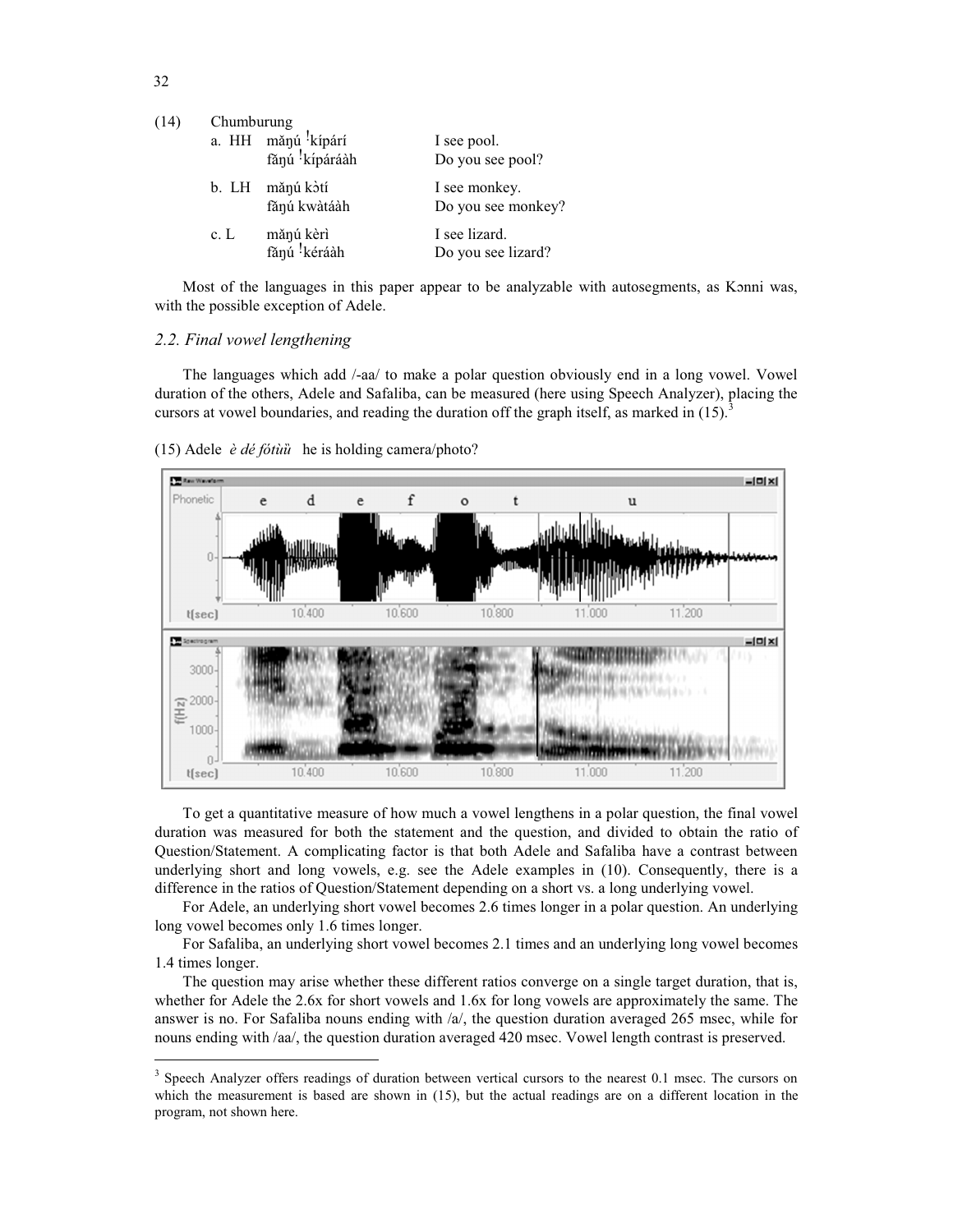The other three languages end with a long vowel (/aa/) but do not have vowel lengthening, since the underlying vowels remain the same.

#### *2.3. Sentence-final low vowel*

As noted, Buli, Chumburung, and Deg have a sentence-final /-aa/ added to make a polar question. Deg separates this out in the practical orthography, e.g. <O na bwe aa?> 'does he see stone?' (Patricia Herbert, pc).

Adele and Safaliba (like Kɔnni) can have a sentence-final *high* vowel, since they lengthen the original underlying vowel.

#### *2.4. Breathy termination*

Chumburung is the only language of the five that fairly consistently had a final [h] in polar questions (see (14)). It very sporadically occurred in the Deg data as well, but not frequently enough to note it as normative.

Rialland (2009) connects "breathy termination" to falling pitch, due to laryngeal relaxation occurring at the end of questions. She also describes it in a variety of ways:

- Ncam "gradual and extended decay of intensity ending in aspiration"
- Mooré "long decrease in termination" (Rialland suspects the related Dagara has it also, but does not document it)
- Moba "gradual intensity decrease" (contrasting with an abrupt decrease in a statement)

Of the languages in this study, Chumburung is the only one which has definite final breathiness as it is more commonly defined. With the variety of definitions above, it is possible that the breathiness criterion for "lax prosody" may be overgeneralized.

#### *2.5. Raising of entire question register*

The question to be addressed here goes beyond the previous "lax question prosody" criteria, and examines what happens to the overall pitch of a statement when it becomes a question. Of course, no change at all is a possibility, but others include the following, graphically represented.

In Register Raising, the entire sentence pitch is raised:

(16)



In Register Expansion: the range of the register increases:

(17)



Both Register Raising and Register Expansion could happen:

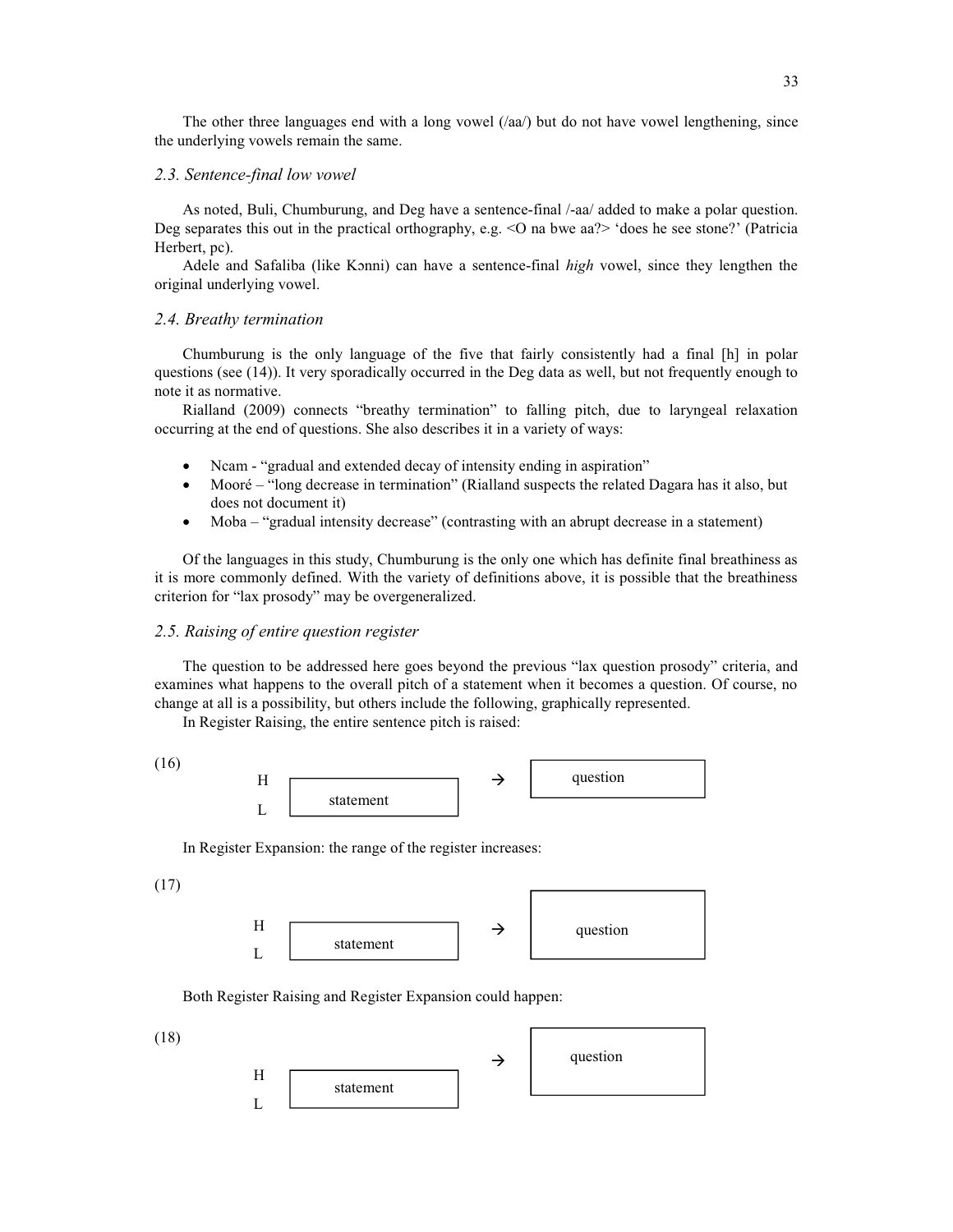These phenomena would be predicted to occur with high prosody languages, as Rialland (2007) writes, but not with lax prosody ones. However, both occur in all the five languages examined here.

To examine possible register raising and expansion, the frequency of the first L and the first H of the utterances were measured. A sample is given in (16), with the solid cursor line showing where the initial L was measured, and the dashed cursor line showing where the initial H was measured.

(19) Adele *ɛ̀ ɛ̀ ɛ́* 'yes, he is holding photo ---- is he holding photo?'



The L measure shows the starting setting of the register. The difference in initial L's between statement and question shows whether the range has shifted up. Comparing the difference L-H in the statement to the question reveals if the entire range of the register has expanded.

For the Adele utterances in the figure above, in the statement,  $L = 129$  Hz, and H =167 Hz, so there is a L-H difference of 38 Hz. In the question,  $L = 147$  Hz and  $H = 211$  Hz, so there is a L-H difference of 64 Hz. So for this Adele utterance, the register has *both* shifted up (Low changed from 129 to 147) and expanded (range changed from 38 to 64).

|            | Register | $\sigma$ for | Register | comments                                  |
|------------|----------|--------------|----------|-------------------------------------------|
|            | raises   | raising      | expands  |                                           |
| Adele      | 20       | 6.6          | 25       | vigorous raising and expansion            |
| Buli       | 13       | 2.9          | 8        | mostly raising, little expansion          |
| Chumburung | 21       | 7.2          | 2        | definite raising, basically no expansion  |
| Deg        | O        | 9.7          | 18       | wide variation, but raising and expansion |
| Safaliba   | 12       | 4.1          | 8        | some raising and expansion                |

(20) Summary of results for all languages, in Hz:

For all languages, the register is raised – a question is pronounced on a higher pitch than a statement. The register is significantly expanded for some languages, but not for all.

#### **3. Discussion and conclusions**

These results must be regarded as preliminary, but still are quite suggestive. The main limitation of this study, of course, is the number of speakers surveyed. The one speaker recorded in four of the languages may or may not be representative of the whole language. Part of this is the personality of the speaker. The Buli speaker, for example, has a calm personality, and thus it is not surprising that his register raising and expansion in (17) is not very large. There may well be other individual parameters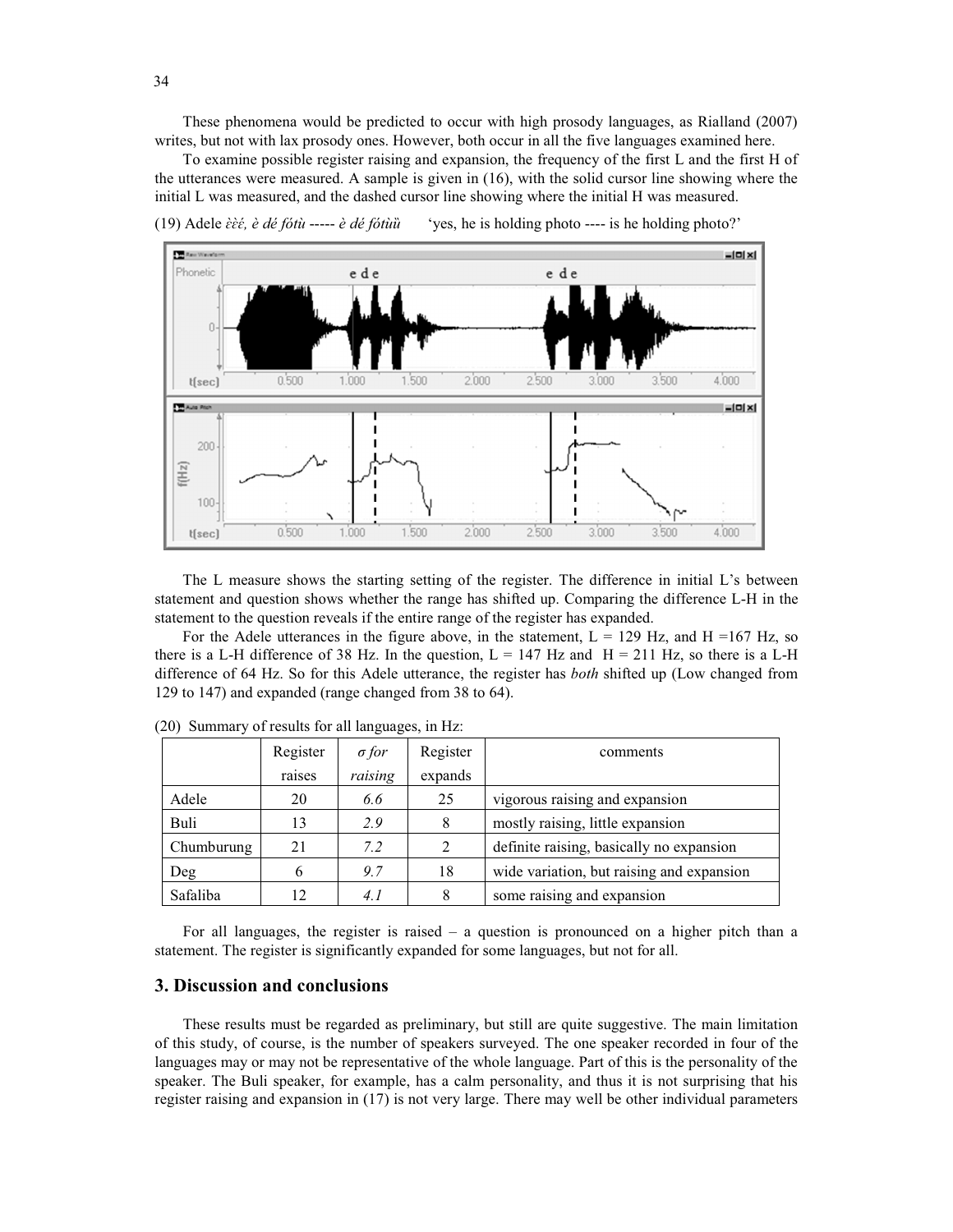that can be isolated and tested as well. The number of data points per language could also be increased as well; for three of the five languages, only a dozen target nouns of various tones were recorded. Finally, as a referee noted, the length of sentence may well have an impact on register expansion, and this dimension should be explored.

In spite of these limitations, some clear patterns emerged, which I expect would likely be replicated in a more extensive study of these languages.

Of Rialland's four criteria for "lax question intonation," all showed up at least somewhat in this sample. However, the only criteria always present in all languages were falling intonation and long final vowels, and even these were not uniform:

- "Falling intonation" does not have to be a L or L% tone. It can be an added !H tone, or even HLH (Kɔnni). It is not always consistent within a single language.
- Long final vowels were sometimes lengthened root vowels, and were sometimes the added /-aa/ vowel.

"Breathy termination" is not consistently defined by Rialland, and it seems that any lengthened fading would qualify. It may be that the occurrence of this is overestimated. Still, a clear final [h] showed up in this data for Chumburung and occasionally in Deg, so it does occur in this data at times.

Rialland (2007) associated register expansion with the "high prosody" languages, and limited her examination of "raising" to High tones. However, measurements here have revealed that these are common in these five Ghanaian languages, which are indubitably otherwise "lax question intonation." Chung & Rose (2012) likewise noted register raising for the otherwise lax-question prosody Moro.

It is likely that there is not a clear and feature-exclusive demarcation between lax prosody and high prosody languages. Rialland herself noted the existence of "hybrid languages" that combine some characteristics of both high and lax prosody, such as Bambara and Izon.

A hypothesis worth investigating is whether register raising is universal, and not just characteristic of high prosody languages.<sup>4</sup> It is possible that this simply has not been widely documented. We trust that future studies will illuminate this question.

#### **References**

- Bolinger, Dwight. 1978. "Intonation across Languages." In Greenberg. J. H. (ed.), Universals of Human Language 2 (Phonology). Stanford University Press, pp. 471- 524.
- Cahill, Michael. 2012. Polar Question Intonation in Kɔnni. In Selected Proceedings of the 42nd Annual Conference on African Linguistics, ed. Michael R. Marlo, Nikki B. Adams, Christopher R. Green, Michelle Morrison, and Tristan M. Purvis, 90-98. Somerville, MA: Cascadilla Proceedings Project. http://www.lingref.com/cpp/acal/42/index.html, document #2761.
- Chang, Nien-Chuang. 1958. Tones and intonation in the Chengtu dialect (Szechuan, China). Phonetica 2:59-84.
- Chapallaz, Marguerite. 1964. Notes on the Intonation of Questions in Italian. In David Abercrombie, D.B. Fry, P.A.D. MacCarthy, N.C. Scott and J.L.M Trim (eds.), In Honor of Daniel Jones. Longman, pp. 306-312.
- Chung, Younah, and Sharon Rose. 2012. Duration and Pitch in Moro Polar Questions. Paper presented at 43rd Annual Conference on African Linguistics, Tulane University.
- Clements, G.N. and Annie Rialland. 2008. Africa as a phonological area. In Heine, Bernd, and Derek Nurse (eds.) A Linguistic Geography of Africa. Cambridge: Cambridge University Press, pp. 36-85.
- Fajobi, Eunice. 2011. The nature of Yoruba intonation: a new Experimental Study. Ms. https://www.sussex.ac.uk/webteam/gateway/file.php?name=ef-yoruba-intonation.pdf&site=1 accessed February 26, 2013.
- Hirst, Daniel, and Albert Di Cristo. 1998. Intonation Systems: A Survey of Twenty Languages. New York: Cambridge University Press.
- Ladd, D. Robert. 2008. Intonational Phonology. Second. Cambridge Studies in Linguistics 119. New York: Cambridge University Press.
- Larsen, Raymond S., and Eunice V. Pike. 1949. "Huasteco intonation and phonemes." Language 25: 268-277. Luksaneeyanawin, Sudaporn. 1998. Intonation in Thai. In Hirst & Di Cristo, pp. 376-394.
- Ohala, John J. 1984. "An ethological perspective oncommon cross-language utilization of F0 of voice." Phonetica 41: 1-16.

 <sup>4</sup> Rialland 1985 displays one disyllabic, H-toned Moba word which exhibits no register raising. It is not clear whether further data, e.g. with a HL or LH, also shows this pattern.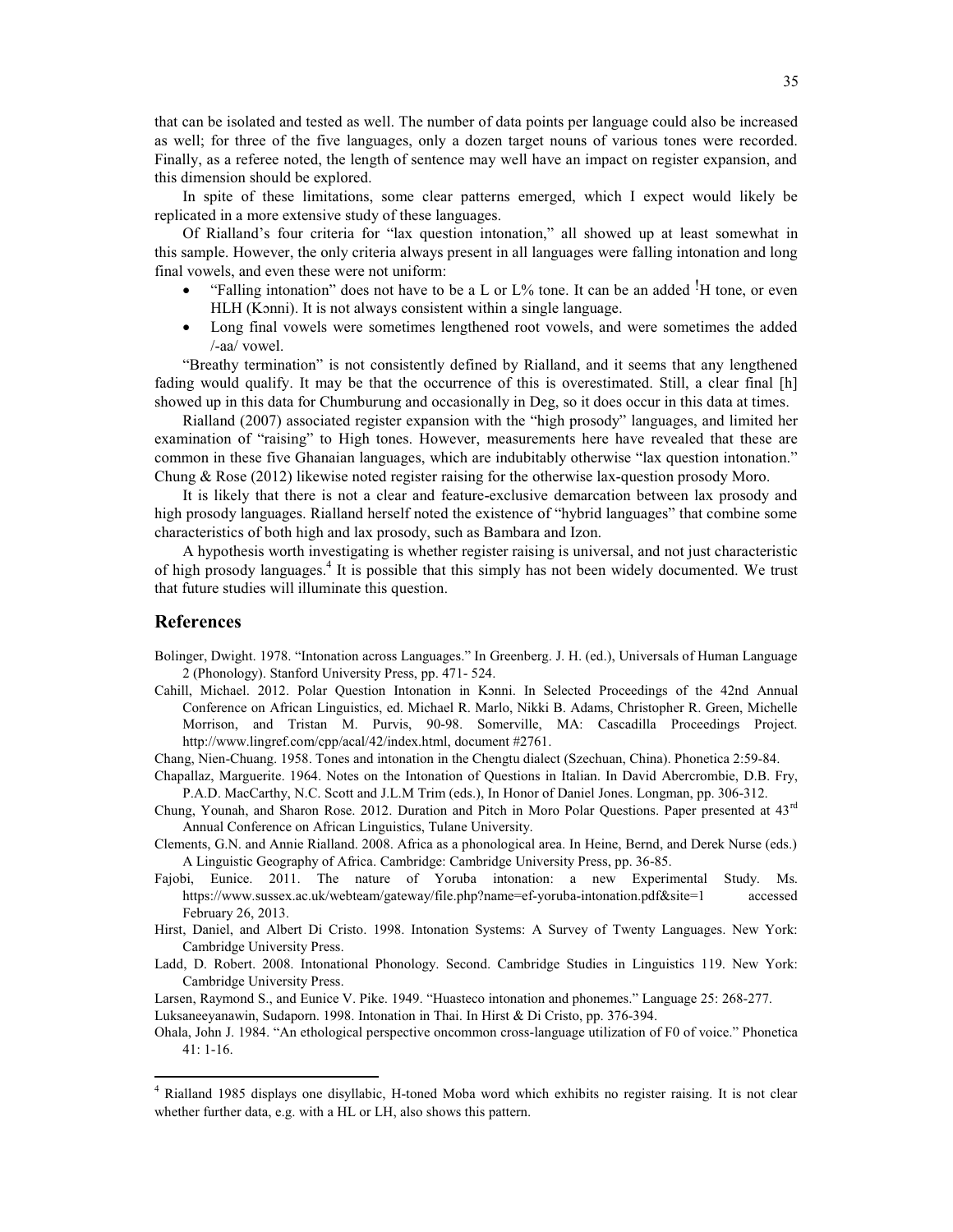- Pence, Alan R. 1964. "Intonation in Kunimaipa (New Guinea)." Linguistic Circle of Canberra Publications A3: 1- 15.
- Rialland, Annie. 1985. Le fini/l'infini ou l'affirmation/l'interrogation en moba (langue voltaïque parlée au nord-Togo. Studies in African Linguistics, Supplement 9: 258-261.
- Rialland, Annie. 2007. Question prosody: an African perspective. In Gussenhoven, Carlos, and Tomas Riad (eds.), Tunes and Tones, Volume 1: Typological Studies in Word and Sentence Prosody. Berlin: Mouton deGruyter, pp. 35-62.
- Rialland, Annie. 2009. The African lax question prosody: Its realisation and geographical distribution. Lingua 119.6: 928-949.
- Schaefer, Paul. A. 2009. Narrative Storyline Marking in Safaliba: Determining the Meaning and Discourse Function of a Typologically-Suspect Pronoun Set. Ph.D. dissertation, University of Texas at Arlington. http://dspace.uta.edu/bitstream/handle/10106/1669/ Schaefer uta 2502D 10219.pdf?sequence=1 (accessed Feb. 26, 2013)

Svetosarova, Natalia. 1998. Intonation in Russian. In Hirst & Di Cristo, pp. 261-274.